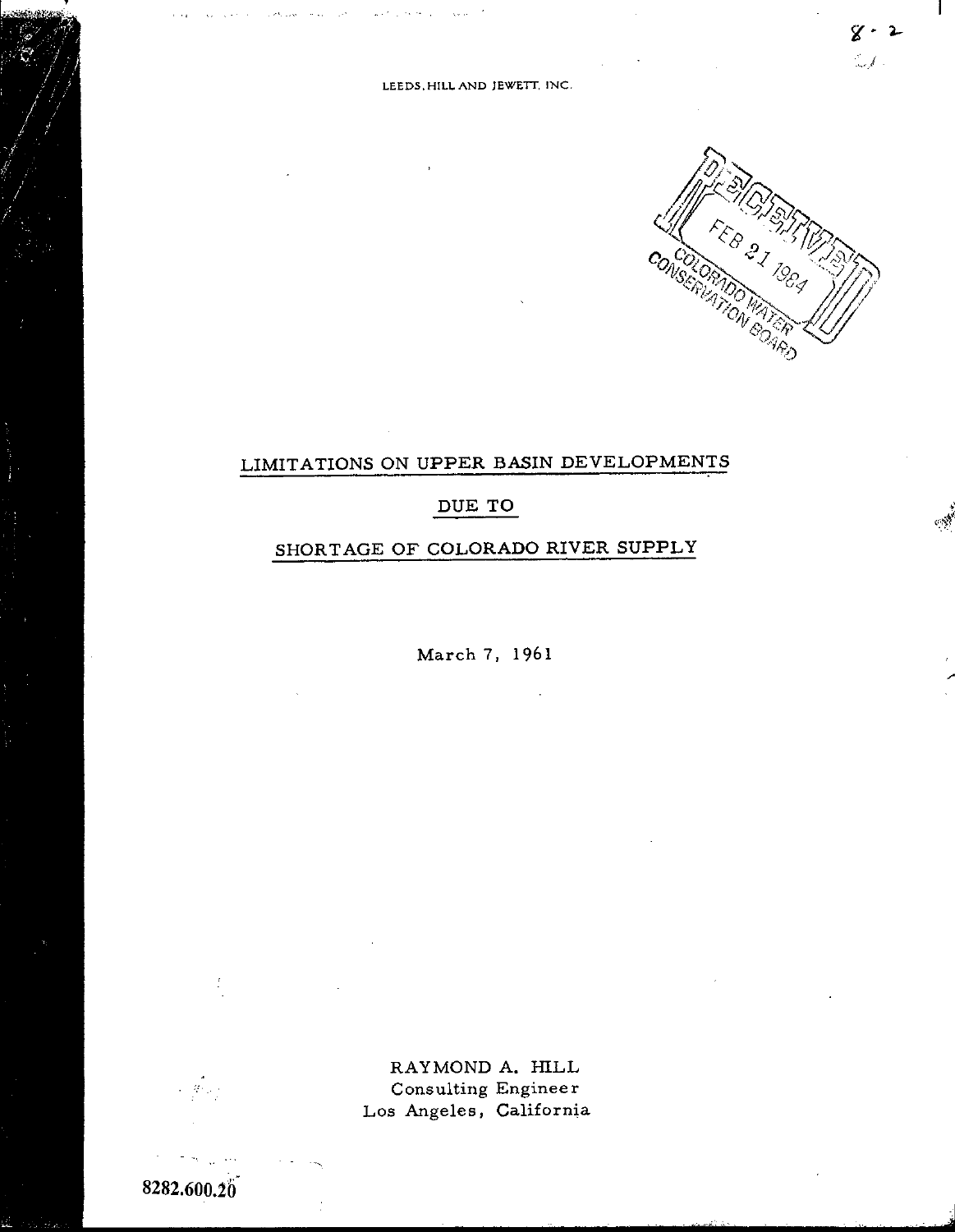### LEEDS, HILL AND JEWETT. INC. CONSULTING ENGINEERS 609 SOUTH GRAND AVENUE LOS ANGELES 17. CALIFORNIA

LOS ANGELES **AYMOND A. HILL** President OHN Q. JEWETT Exec. Vice President **AAR.J, LILLEVANG** Vice President

**Contractor** 

**Nillia** 

TELEPHONE MADISON 6:9664

الععاب بالعاموق ومعرف بالمتحرمة وتحاربني

CABLE LEEDSHILL

SAN FRANCISCO WALTER G. SCHULZ<br>Vice Presiden HARVEY O. BANKS Vice President

March 7, 1961.

Mr. Stanley Mosk, Attorney General of the State of California, 104 Library and Courts Building, Sacramento 14, California.

#### Dear Sir:

Pursuant to requests from your office, I have reviewed the Report of the Special Master to the Supreme Court of the United States in the action, State of Arizona vs. State of California, published and unpublished reports of Federal and State Agencies, and my own report of <sup>1953</sup> to the State of Colorado, to determine the impact of the recommended decree on California, on the other States of the Lower Basin, and upon the States of the Upper Basin.

There is submitted herewith my report on the impact of this decree on the States of the Upper Basin. This has been limited primarily to the extent of the shortage of water to be borne by the Upper Basin and the resulting impact on each Upper Basin State, if California's existing uses are not to be curtailed under the apportionment formula recommended by the Special Master. The limitations imposed upon Upper Basin developments by physical conditions and by the provisions of Article III (c) and d) of the Colorado River Compact can readily be evaluated from the data presented in this report.

In brief, I find, if California's existing uses are not to be curtailed under the recommended decree, that the water supply available to the Upper Basin from the Colorado River System will be exhausted by existing projects, by projects under construction, by projects already authorized and other projects proposed for construction during the next twenty years.

Respectfully submitted,

RAT fil

RAYMOND A. HILL

RAH/ am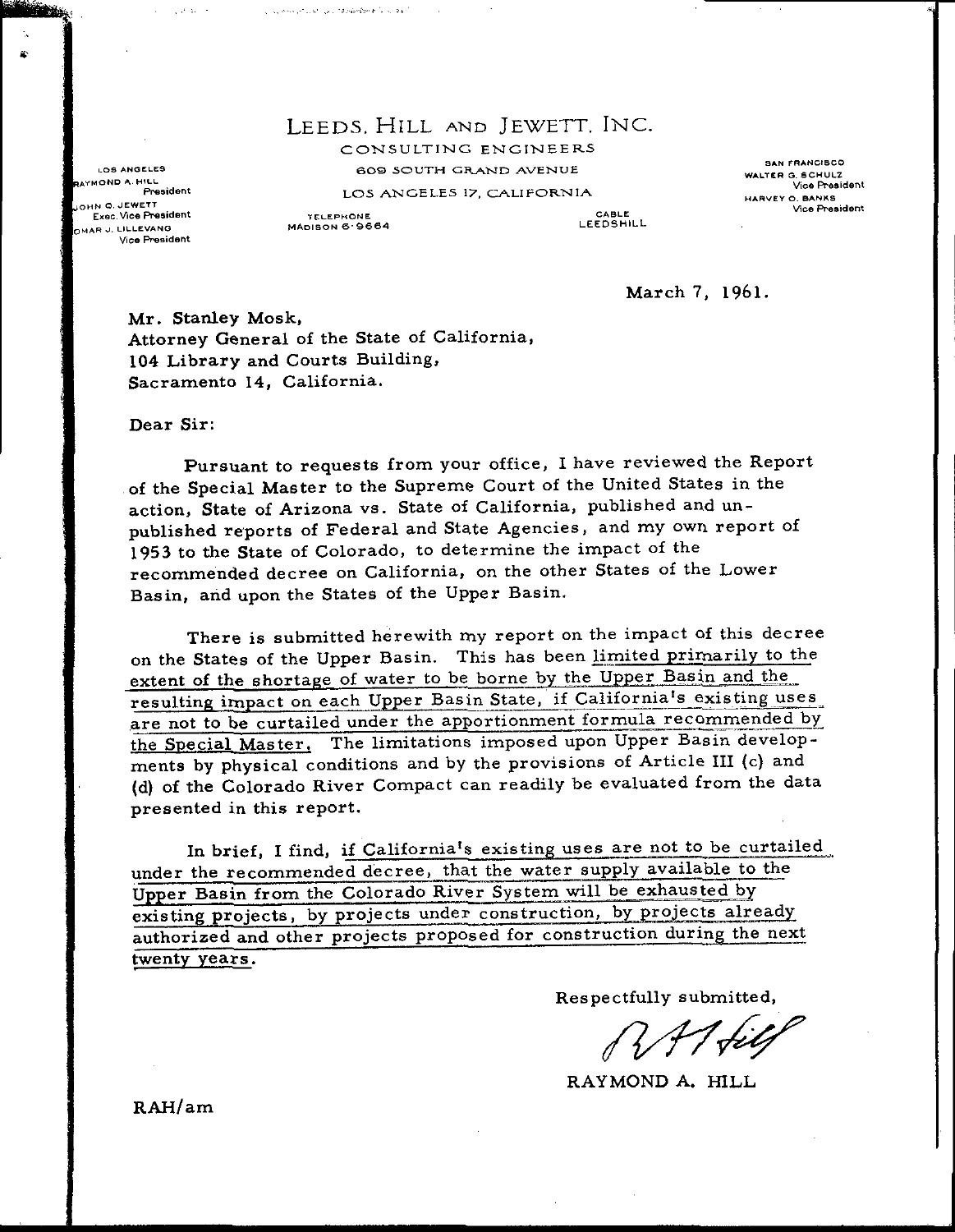LEEDS. HILL AND JEWETT, INC.

o';',:', "~"'.... . . ",;"",..;-~ FJ';"",\_' v:""\_'":'>\_''\_;'''~';'''''::':''-''' ""

### LIMITATIONS ON UPPER BASIN DEVELOPMENTS

When the Colorado River Compact was entered into in <sup>1922</sup> there was apportioned from the Colorado River System in perpetuity to the Upper Basin the exclusive beneficial consumptive use of 7, 500, 000 acre feet of water per annum, including all water necessary for the supply of any rights then existing. However, Simon H. Rifkind, Special Master, in his report of December 5, <sup>1960</sup> to the Supreme Court of the United States in the action, State of Arizona vs. State of California, stated:

> This apportionment is accomplished by establishing <sup>a</sup> ceiling on the quantity of water which may be appropriated in each Basin as against the other. Page 140).

I regard Article III (a) and (b) as a limitation on appropriative rights and not as <sup>a</sup> source of supply. Page 149).

For Compact purposes, Article III (a) and (b) can refer only to limits on appropriations, not to the supply of water itself. (Page 149).

The States of the Upper Basin have proceeded on the assumption that they were entitled to consume the quantity of water apportioned to them by the Compact in disregard of any developments in the Lower Basin, subject only to physical limitations on the available water supply and compliance with the provisions of Article III (c) and (d) of the Colorado River Compact. The Colorado River Storage Project and Participating Projects, now under construction, have been

 $-1-$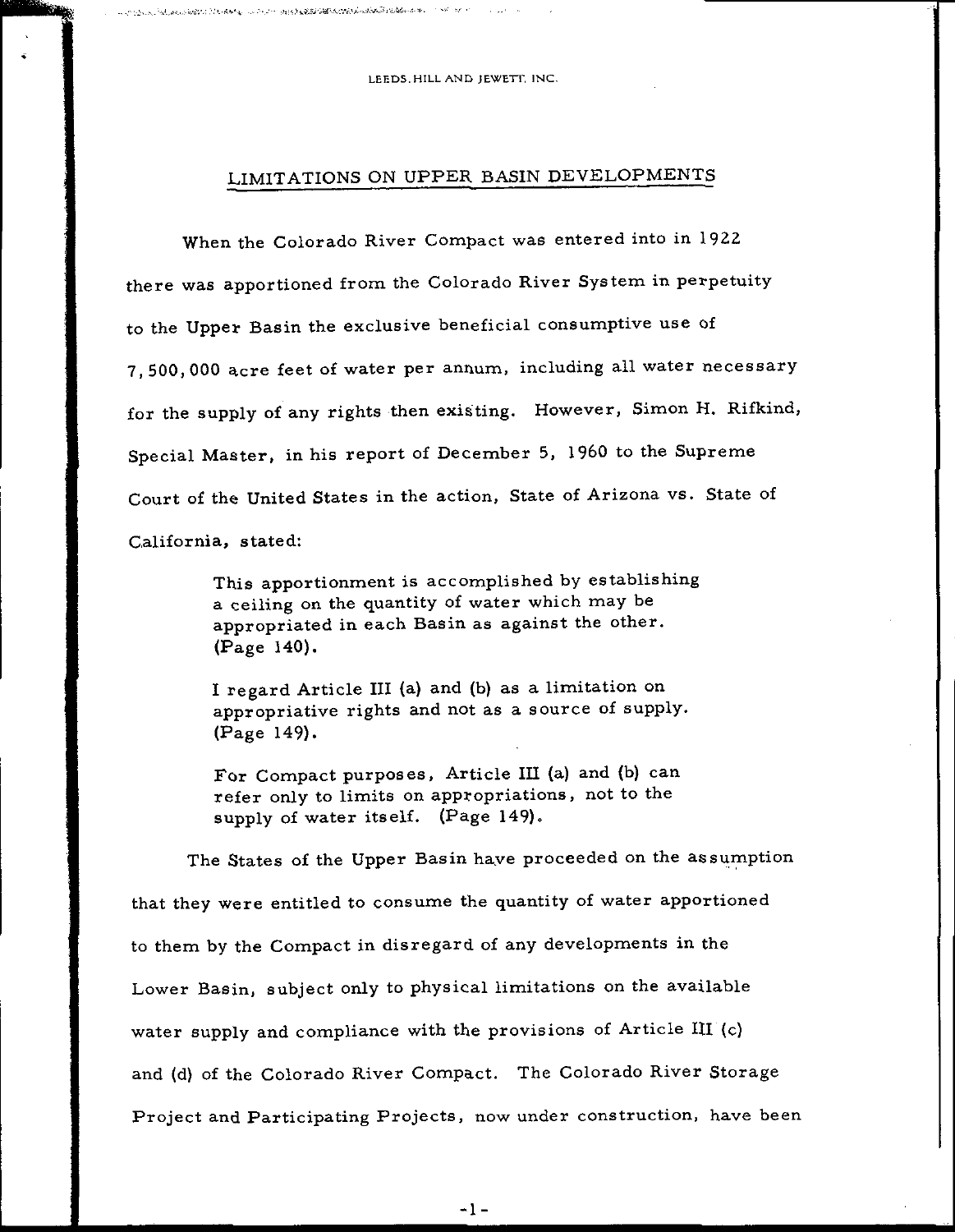| LEEDS HILL AND JEWETT, INC. |  |  |
|-----------------------------|--|--|
|-----------------------------|--|--|

 $\gamma_{1}^{*}\gamma_{2}^{*}$  ,  $\gamma_{2}^{*}\gamma_{3}^{*}$  ,  $\gamma_{3}^{*}\gamma_{4}^{*}$  ,  $\gamma_{4}^{*}\gamma_{5}^{*}$  ,  $\gamma_{5}^{*}\gamma_{6}^{*}$  ,  $\gamma_{6}^{*}\gamma_{7}^{*}$  ,  $\gamma_{8}^{*}\gamma_{9}^{*}$  ,  $\gamma_{1}^{*}\gamma_{1}^{*}$  ,  $\gamma_{2}^{*}\gamma_{3}^{*}$  ,  $\gamma_{3}^{*}\gamma_{4}^{*}$  ,  $\gamma_{4}^{*}\gamma_{5}^{*}$  ,

considered to be only <sup>a</sup> major step toward such full development of the water resources of the Upper Basin.

The Special Master, however, questioned this premise. He in effect assumed that the Upper Basin will be limited to about two-thirds of its " ceiling" on appropriations. The following statements in the Report are significant in this connection:

> A second and controlling assumption. ... . is that the Upper Basin will deplete the virgin flow at Lee Ferry by between 6, 500, <sup>000</sup> and 6, 800, <sup>000</sup> acre- feet per annum. Yet there is nothing to indicate that the Upper Basin depletions, which have never exceeded 2, 200, 000 acre -feet per annum measured at Lee Ferry, will expand to anywhere near  $6,500,000$  acre-feet.  $\dots\dots$ In sharp conflict with this assumption is the estimate expres sed in the Report of the Senate Committee which studied the Colorado River Storage Project and potential reservoir construction in the Upper Basin. That Report estimates that future Upper Basin consumptive use will not exceed 4, 800, <sup>000</sup> acre- feet per annum (depletion of the flow at Lee Ferry would be less), even if the extensive storage capacity envisaged but not as yet authorized for the Upper Basin were eventually constructed. (Pages 111-112).

Then on page <sup>115</sup> of his report the Master concluded:

Existing California uses are in no danger of curtailment unless and until many vast new projects, some of which are not even contemplated at this time, are approved by Congres <sup>s</sup> and cons tructed.

In this connection, the Master stated on the preceding page:

Moreover, if ever the equities between California's existing uses and new uses in the Colorado River Basin have to be resolved, it will be for Congress to resolve them. No new projects, whether in the Lower or Upper Basin, which would affect Lower Basin mainstream supply can be constructed in the Colorado River Basin without Congressional action or acquiescence.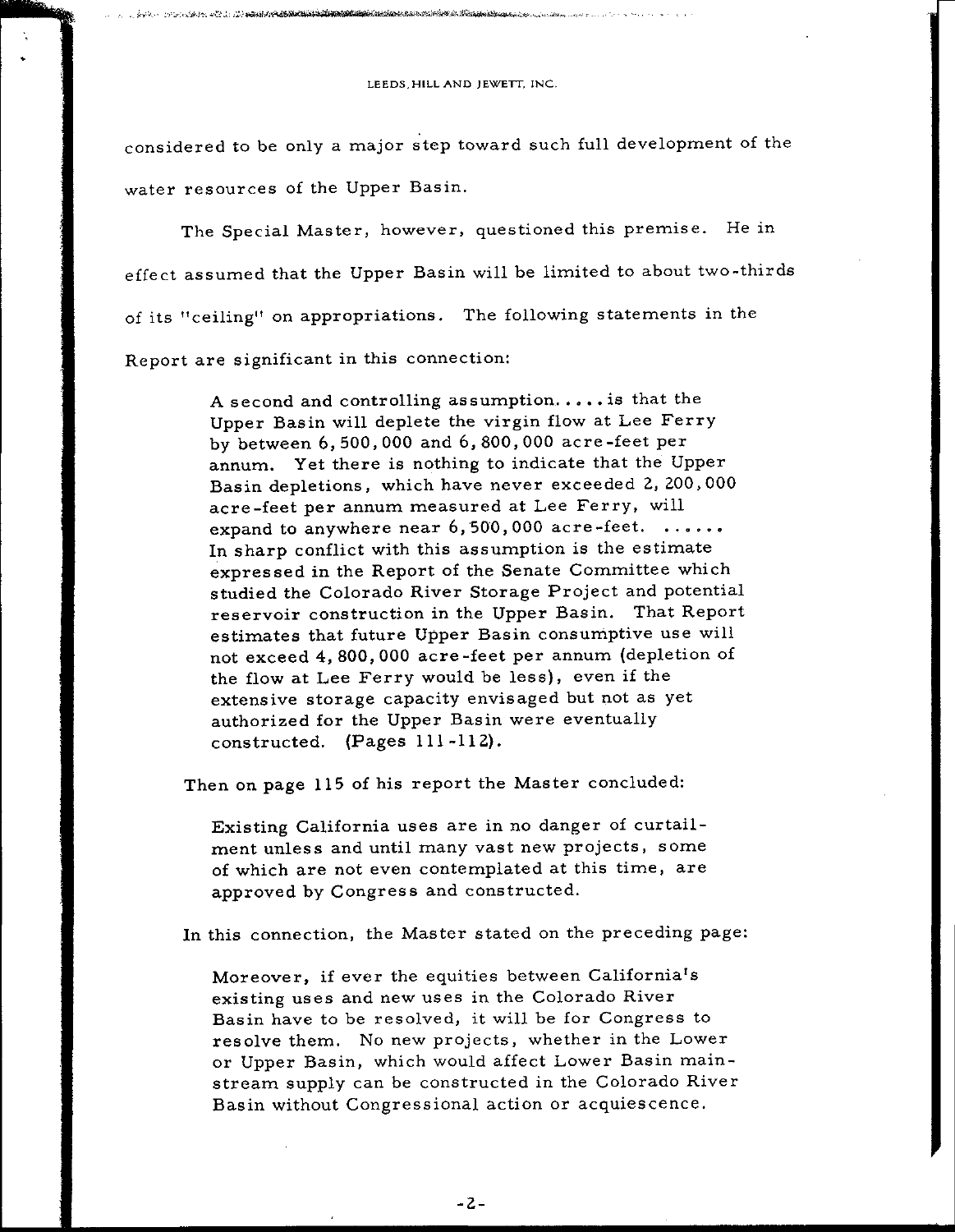h"'s and the complete of the complete of the complete of the complete of the complete of the complete of the complete of the complete of the complete of the complete of the complete of the complete of the complete of the c

The magnitude of such uses and the total supply of mainstream water needed were set forth in the footnote on page <sup>104</sup> which reads:

> According to the evidence presented in this case, existing California projects presently consume 4, 483, <sup>885</sup> acre- feet of water per annum from the mainstream. See page 128, infra. This means, under the apportionment formula proposed in this Report, that <sup>a</sup> total supply of mainstream water sufficient to satisfy 7, 667, <sup>770</sup> acre -feet of consumptive uses in the Lower Basin per annum would satisfy all of California's present uses.

The total consumptive use in California, however, had increased prior to 1958 (Footnote, Page 128) to 4, 586, 392 acre feet. The corresponding total supply of mainstream water under the apportionment formula proposed would be increased to 7, 872, <sup>774</sup> acre feet per year.

The total quantity of water required to be delivered by the Upper Basin in Colorado River at Lee Ferry to avoid curtailment of existing California uses would be about <sup>10</sup> million acre feet per year, more probably 10. <sup>5</sup> million acre feet per year, because of deliveries to Mexico pursuant to the Treaty of 1944 and reservoir and channel losses and operational wastes not offset by tributary inflow between Lee Ferry and the International Boundary.

#### MAGNITUDE OF SHORTAGE

lilJl>.

The delivery of an average of at least <sup>10</sup> million acre feet per year of water in Colorado River at Lee Ferry, without limitation of the original apportionment of 7. <sup>5</sup> million acre feet for beneficial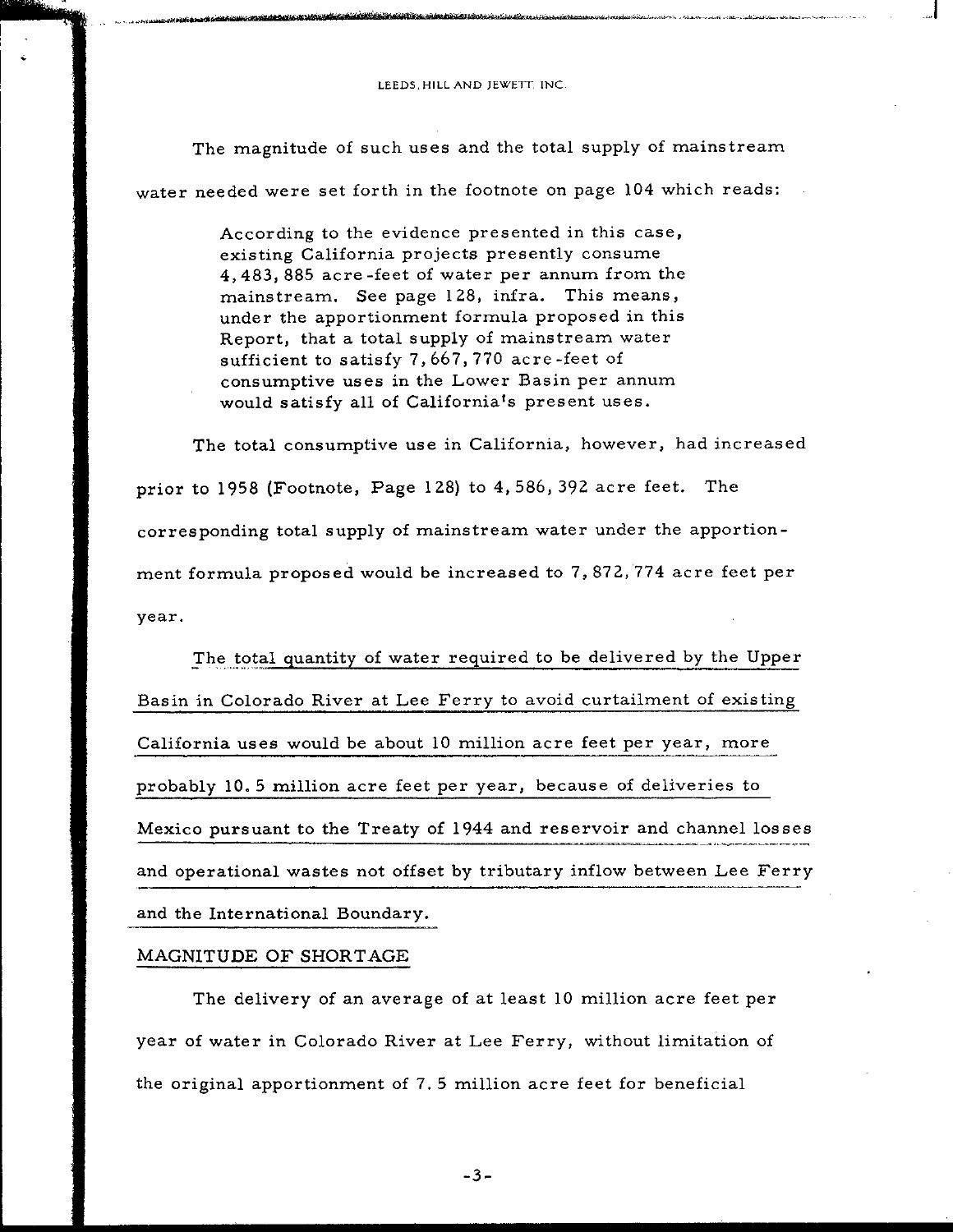$\mathcal{A}_\ell$  is the complex of  $\ell$  , the set of the contribution of  $\ell$  is the contribution of  $\ell$  . In the case of  $\ell$  ,  $\ell$  ,  $\ell$  ,  $\ell$ 

consumptive use in the Upper Basin, would require that the average natural undepleted flow of Colorado River at Lee Ferry be at least 17. <sup>5</sup> million acre feet per year. The true natural supply has been far less than this quantity. Hence, if the premise of the Special Master be valid, <sup>a</sup> very severe shortage of water will be imposed on the Upper Basin.

The undepleted or virgin flow of Colorado River at Lee Ferry, as given on page <sup>118</sup> of the report of the Special Master, is quoted below:

### TABLE A

### AVERAGE ANNUAL VIRGIN FLOW FOR SELECTED PERIODS

| Period    | Acre Fect per Year |
|-----------|--------------------|
| 1909-1956 | 15, 211, 000       |
| 1914-1956 | 14,920,000         |
| 1922-1956 | 14,008,000         |
| 1930-1956 | 13,085,000         |

Measurements of the actual flow of Colorado River at Lee Ferry were not commenced until about the beginning of the Water Year 1921-22, so that authentic records of the historical flow at Lee Ferry are available only for that water year and subsequent years. Estimates of the magnitude of the actual flow prior to <sup>1922</sup> could be grossly in error; hence the estimates of the average virgin flow for the period 1909-1956 and the period 1914- <sup>1956</sup> are questionable.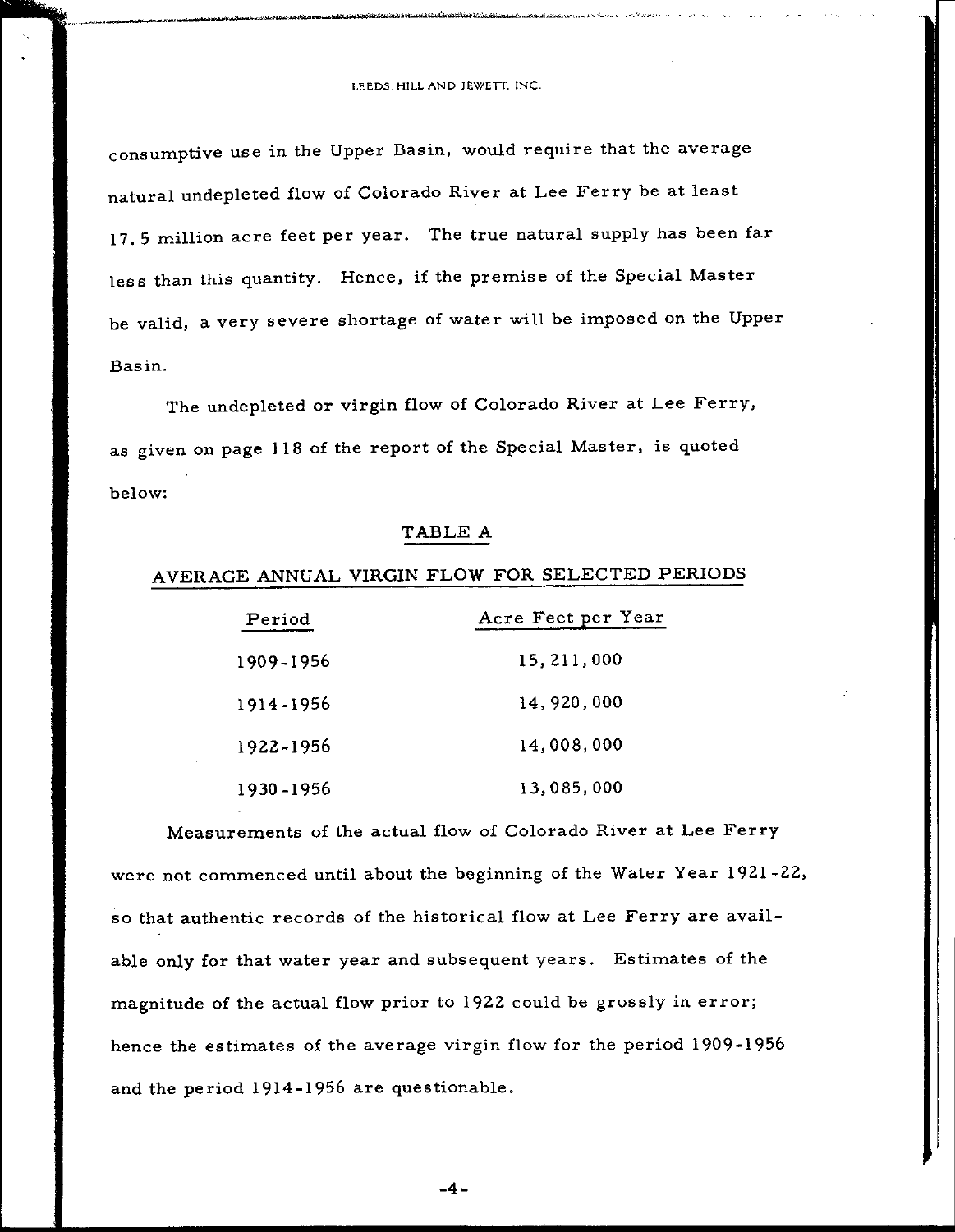|  |  |  | LEEDS HILL AND JEWETT. INC. |  |
|--|--|--|-----------------------------|--|
|--|--|--|-----------------------------|--|

w>i.~tI<\~,,~~~~~'(,~ J""'''''~''-''' t~~'~~' Sl.\!'i'l''':r.l~'~W:1!~. k;~ l~", jW...."",,,,.-,..-\_"

R. D. Goodrich, then Chief Engineer, Upper Colorado River Commission, in Engineering Report No. 22 dated November 14, 1955, concluded:

> 1) On the basis of all the data now available, the present "safe yield" of the Upper Colorado River at Lee Ferry appears to be from 13, 000, <sup>000</sup> to 14, 000, <sup>000</sup> acre feet annually. This yield is more than ample for the projects now proposed if sufficient carry-over storage is provided on the main stem and larger tributaries to properly regulate flow to the Lower Basin.

The writer, in a report to the State of Colorado, dated October 31

1953, stated (page 7):

When this (Colorado River) Compact was negotiated it was thought that the flow of Colorado River under natural conditions would average considerably more than <sup>15</sup> million acre feet per year. It is now evident that such is not the case and that the provisions of Section (d) of Article III will probably limit depletions of the waters of the Upper Basin to some amount less than that allocated in Section (a) of the same article.

In testimony before the Special Master in the action, Arizona vs.

California in 1958, the writer pointed out that the flow of Colorado River at Lee Ferry in recent years has been much below normal, and that the dependable undepleted supply was no more than 13.7 million acre feet per year, involving complete regulation of inflow to reservoirs for long periods, such as the historical period from <sup>1926</sup> to <sup>1956</sup> and thereafter until the reservoirs might re -fill.

The assumption that any larger virgin flow of Colorado River could be put to beneficial use depends on estimates of flow at Lee Ferry prior to <sup>1922</sup> and on the feasibility of complete regulation in reservoirs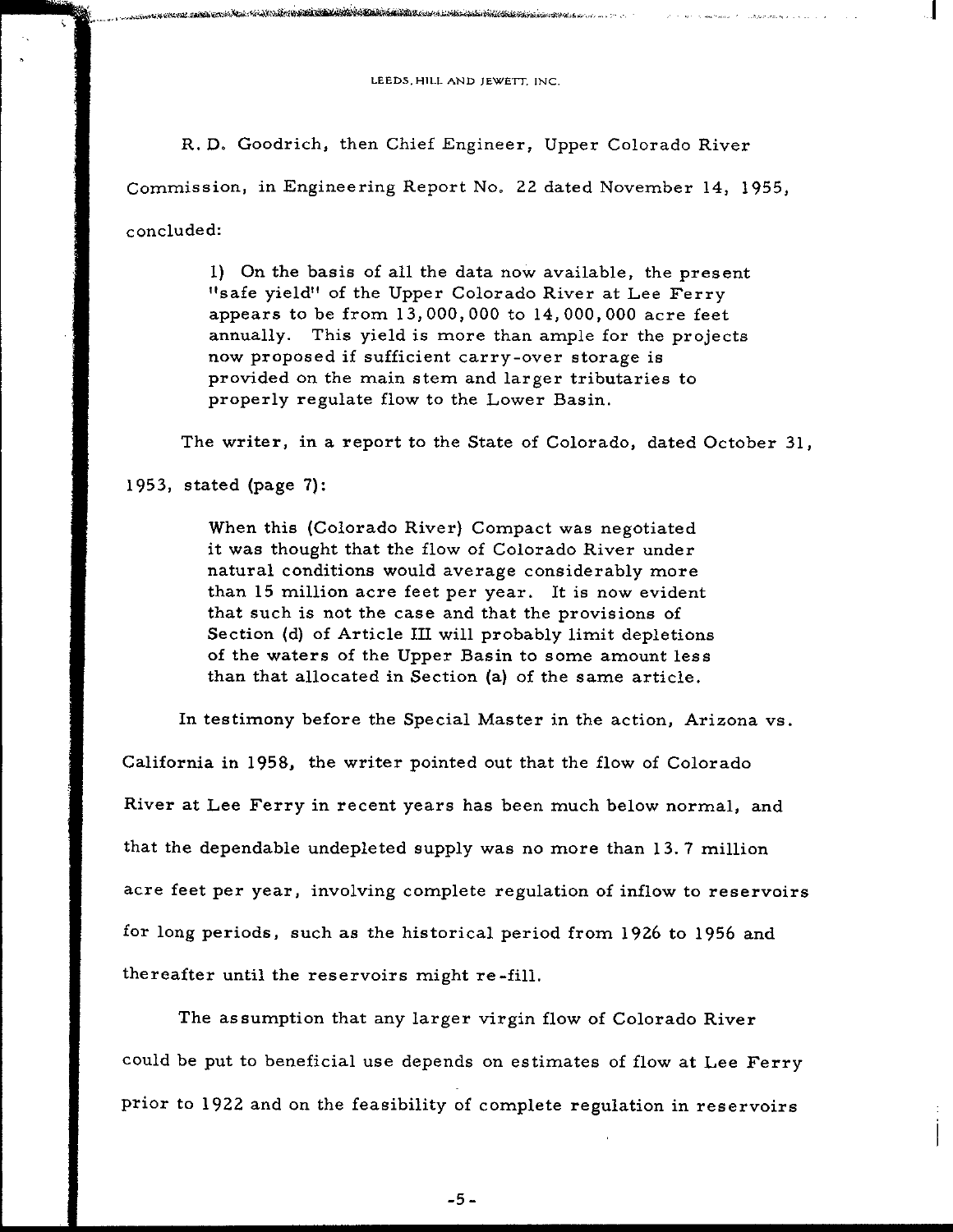r-~E~::I!B~'{'>>:':oz:~~",: -~~~."~~" ',' k

of the variable flow of Colorado River over periods of <sup>50</sup> or more consecutive years. It should be accepted by all concerned, therefore, that <sup>14</sup> million acre feet per year is the upper limit of the dependable supply obtainable from the undep1eted or virgin flow of Colorado River at Lee Ferry.

The upper limit of depletions of the natural or virgin flow of Colorado River at Lee Ferry is thus no more than 4, 000, <sup>000</sup> acre feet per year if California's existing uses are not to be curtailed under the apportionment set forth in the decree recommended by the Special Master to the United States Supreme Court. The resulting shortage in the supply of water, required for development of the Upper Basin, is almost one-half of the total supply envisioned by the Compact Commission in <sup>1922</sup> as being available for use in that basin.

#### PROJECTS FORECLOSED

It is generally recognized that depletions caused by projects in operation or authorized prior to <sup>1949</sup> for construction in the Upper Basin will amount to 2, 548, <sup>000</sup> acre feet per year. This amount of depletion is broken down among the States of the Upper Basin in H. D. No. 364, 83rd Congress, 2nd Session, page 148, as follows:

| Arizona    | 11,000 acre feet per year      |
|------------|--------------------------------|
| Colorado   | $1,591,000$ acre feet per year |
| New Mexico | 79,000 acre feet per year      |
| Utah       | 628,000 acre feet per year     |
| Wyoming    | 239,000 acre feet per year     |

There would thus remain available to the Upper Basin only about 1, 450, 000 acre feet per year for all other purposes, if California's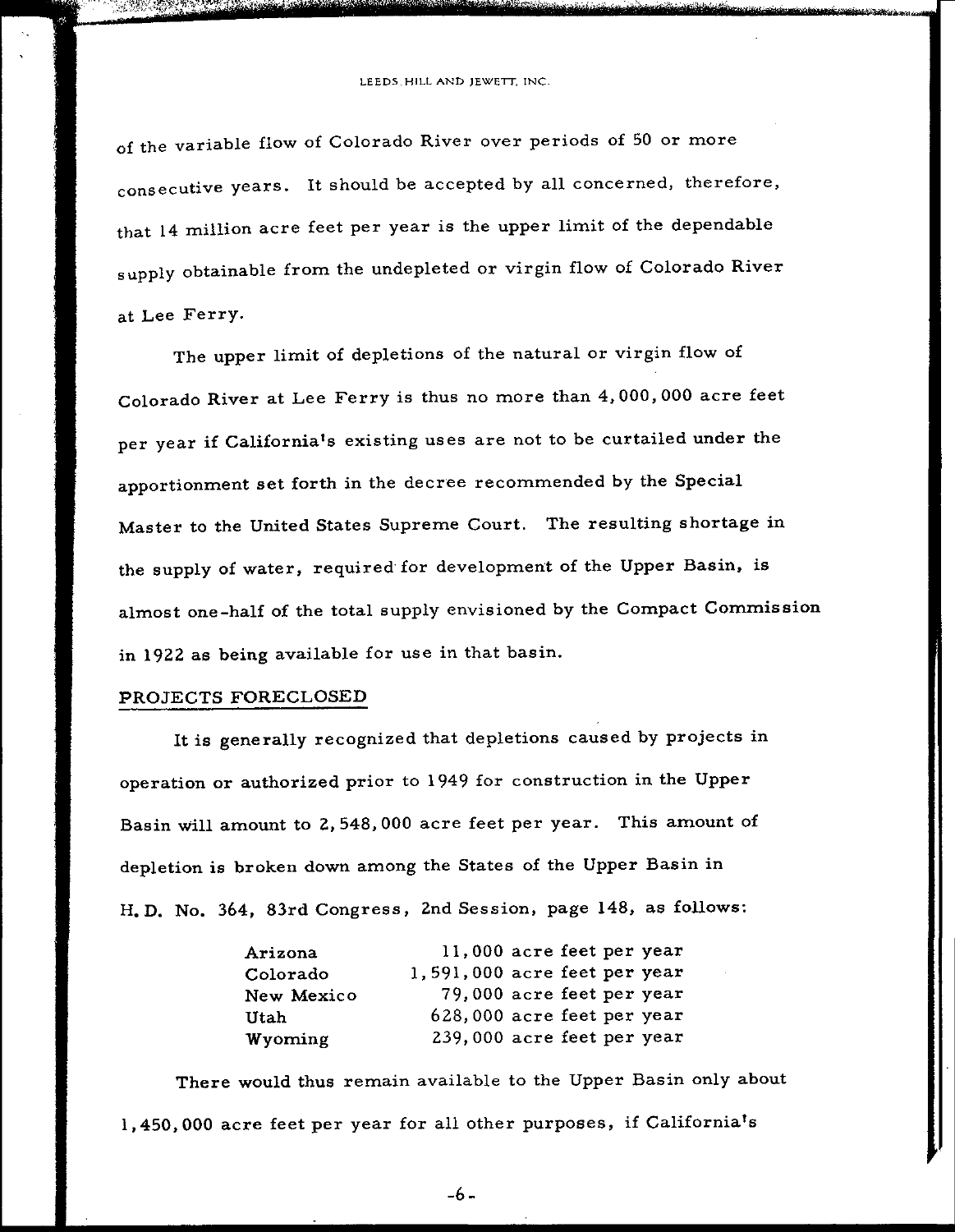existing uses be not curtailed under the decree recommended by the Special Master. The impact of any such restriction on the Upper Basin as a whole would be more severe on some States than others.

Arizona has only <sup>a</sup> minor interest in the Upper Basin, and its foreseeable needs are fully covered by the allocation to it of 50, <sup>000</sup> acre feet per year as provided in Article III of the Upper Colorado River Basin Compact of 1948.

Under the provisions of that article, Colorado is apportioned 51. 75 per cent of the remainder of the supply available for use each year in the Upper Basin from the Colorado River System. Depletions and reservoir losses due to existing and projected developments in Colorado, if sufficient water were to be physically and legally available, are given in Table B. It is apparent from this tabulation that the projected depletions in Colorado would exceed, before 1980, Colorado's share of the 4, 000, 000 acre feet per year available.

This share would permit full uses on all existing projects, all Participating Projects, and the Collbran Project. It could permit development of the proposed Frying Pan-Arkansas Project, but only by severely limiting the future development of the Blue River Project of the City of Denver. All of the future participating priority projects in Colorado would be foreclosed, including the Savory- Pot Hook Project serving areas in both Wyoming and Colorado and the Animas -La Plata Project serving areas in both New Mexico and Colorado. Neither would

 $-7 -$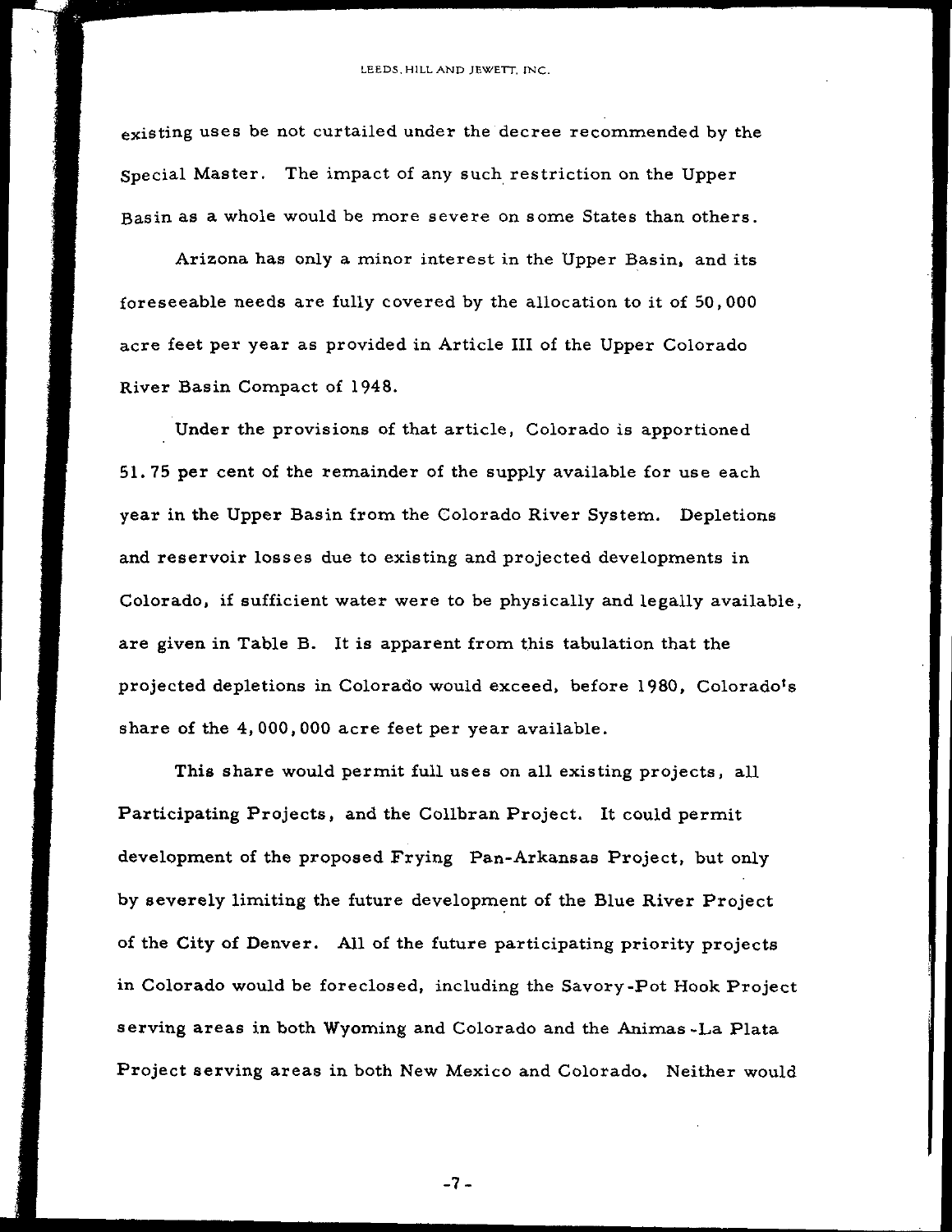there be any room for expanded municipal and industrial uses of water in Colorado. The great mineral resources of western Colorado would have to remain undeveloped because of lack of water if the premise of the Special Master be valid.

The impact on New Mexico would be more severe because the projected depletions in New Mexico would exceed its share (11.25 per cent) of the supply available to the Upper Basin by about 1975, as shown in Table C. Depletions by existing projects and the Participating Projects under construction would then amount to 88, 000 -acre feet per year. The New Mexico share of losses from the Storage Project Reservoirs now under construction will be about 78, 000 acre feet per year. This leaves only about 280, <sup>000</sup> acre feet per year for all other projects in New Mexico.

The San Juan-Chama Project, proposed for early construction, would deplete Colorado River by 110, <sup>000</sup> acre feet per year. Depletions due to the proposed Navajo Project are expected to amount to 125, <sup>000</sup> acre feet in 1975, and within ten years later to 252, <sup>000</sup> acre feet per year. It is apparent that there would not be sufficient water for both of these projects, if California uses are not to be curtailed under the decree recommended by the Special Master to the Supreme Court of the United States.

1 it 3 I t 1

s

The impact on Utah would be even more severe because projected depletions in this State, shown on Table D, would exceed its share of 4, 000, 000 acre feet per year prior to 1975. Depletions by existing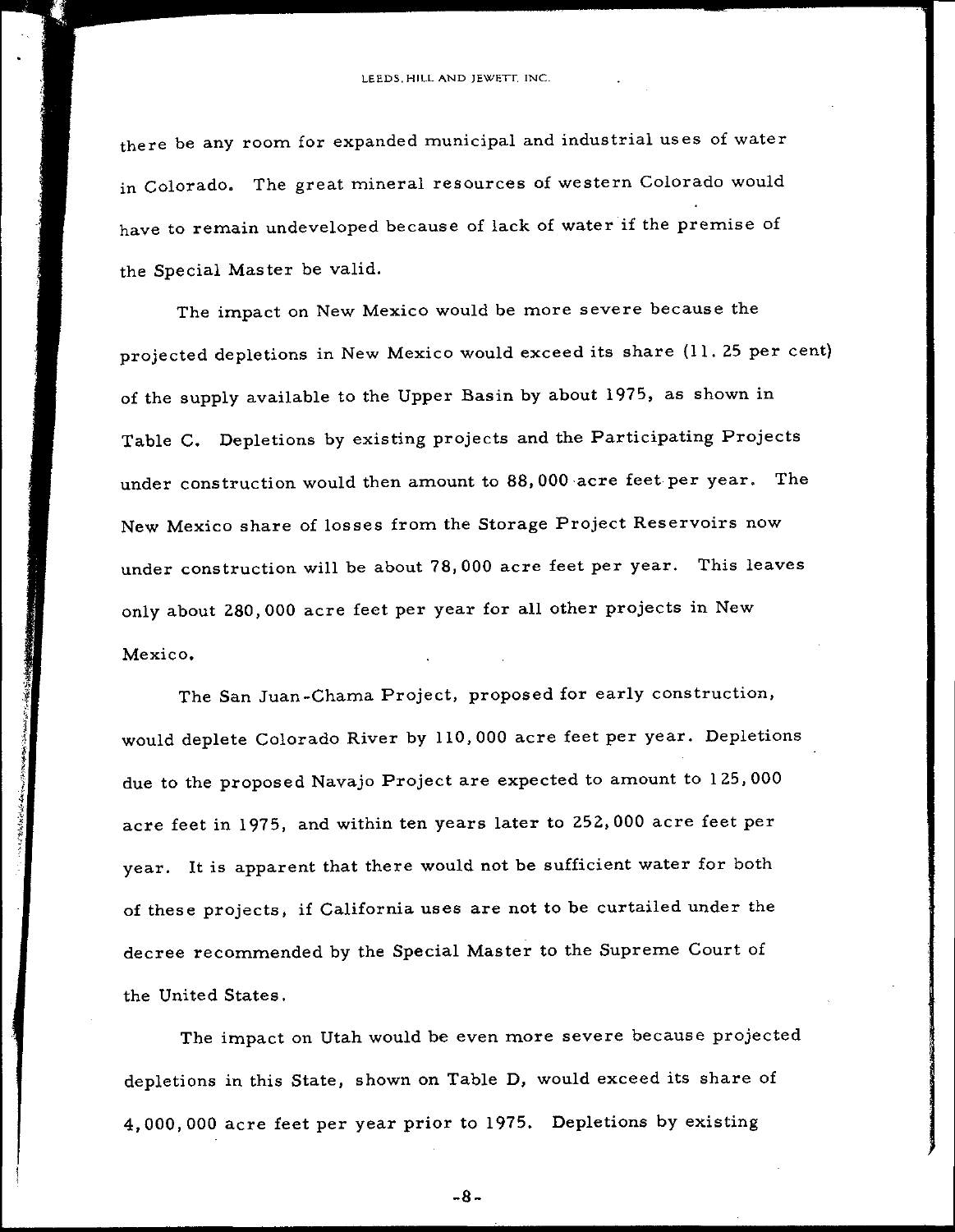projects and those authorized before <sup>1949</sup> for construction in Utah alone account for more than two- thirds of the <sup>23</sup> per cent available to that State, if California's existing uses are not to be curtailed under the decree recommended by the Special Master. Utah must, of course, bear its share of reservoir losses from Colorado River Storage Projects, so that there would be little more than half enough water available for Participating Projects in Utah, already authorized and in part under construction.

Wyoming would be in <sup>a</sup> somewhat better position, but its <sup>14</sup> per cent share of 4, 000, <sup>000</sup> acre feet would be exhausted soon after <sup>1980</sup> if developments proceed as projected (Table E). Depletions by existing projects amount to 239, <sup>000</sup> acre feet and Participating Projects to Colorado River Storage Project are estimated to deplete the flow of Colorado River by 104, <sup>000</sup> acre feet in <sup>1980</sup> and eventually by 156, 000 acre feet per year. The Sublette Project and the portion of the Savory-Pot Hook Project in Wyoming are expected to deplete the river to the extent of 65, 000 acre feet in 1980, and eventually to the extent of 118, <sup>000</sup> acre feet per year. There would remain, therefore, <sup>a</sup> very small margin, if any, for municipal and industrial uses unless the Participating Projects were cut back.

 $\mathbb{C}$ 

if

 $\mathcal{F}_\mathcal{F}$ Frankling<br>Frankling

The total projected depletion of the virgin flow of Colorado River at Lee Ferry is recapitulated in Table F with the assumption that there would be no expansion of existing us es in the Upper Basin portion of Arizona. The totals shown in that Table are summarized below:

 $-9-$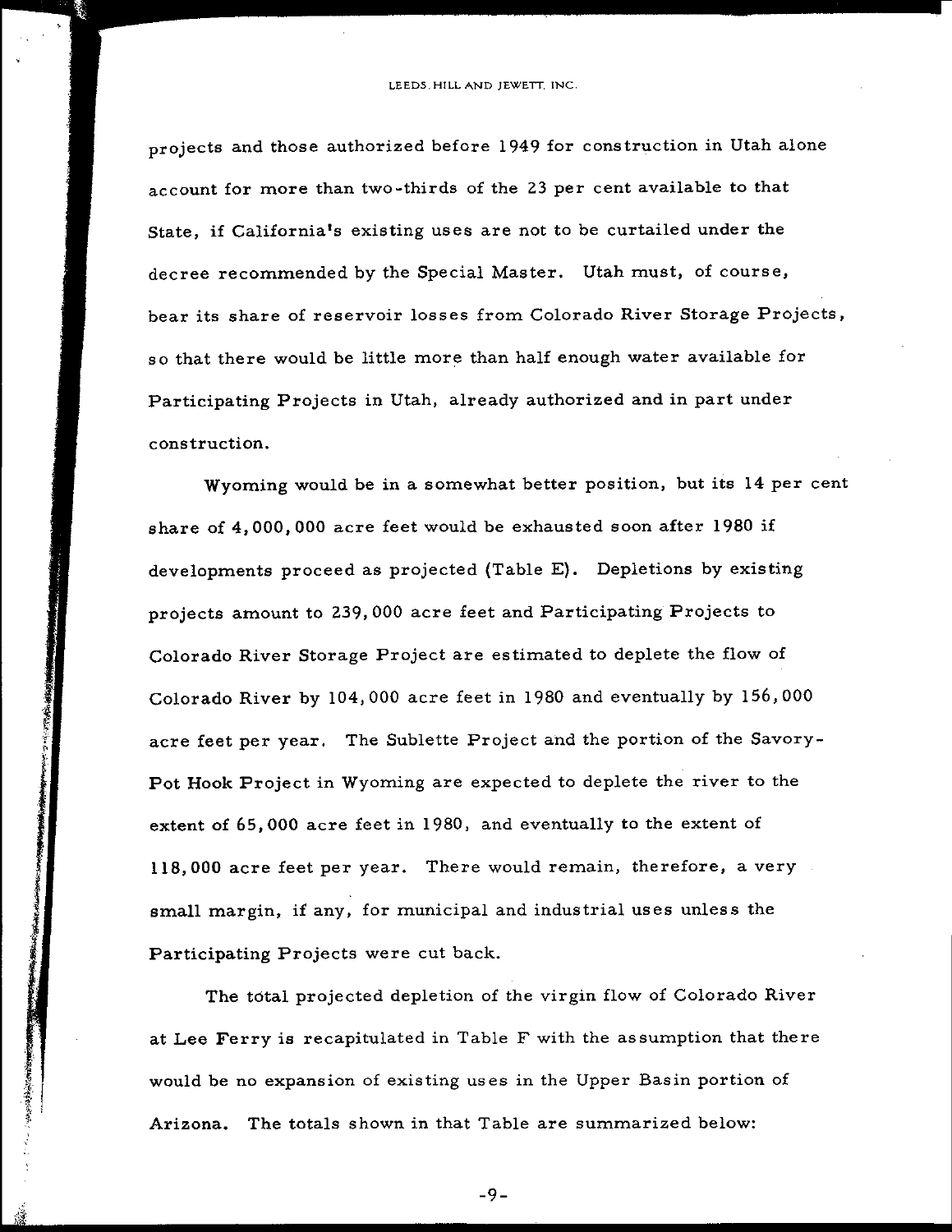| Year | Acre Feet |
|------|-----------|
| 1965 | 2,779,000 |
| 1970 | 3,526,000 |
| 1980 | 4,855,000 |
| 1990 | 5,629,000 |
| 2000 | 6,134,000 |

### TOTAL OF PROJECTED DEPLETIONS IN UPPER BASIN

The foregoing estimates of depletion of the flow of Colorado River at Lee Ferry were based on published and unpublished reports of the U. S. Bureau of Reclamation and various State agencies. The magnitude of these projected depletions differs little from that set forth in earlier reports by the Bureau of Reclamation, but the probable time of development has been condensed to conform to construction schedules, the status of Feasibility Reports, and estimated dates of submission of other Feasibility Reports.

7

アイ・ランク きょうきんぶつ てきまく 直接変換する きんそく

ii.

In my opinion, the economic potential of the Upper Basin justifies and will force early development to the limit of the water supply available, now that the Upper Colorado River Storage Project is under construction. This situation is glowingly des cribed in <sup>a</sup> pamphlet recently issued by the U. S. Bureau of Reclamation, as follows: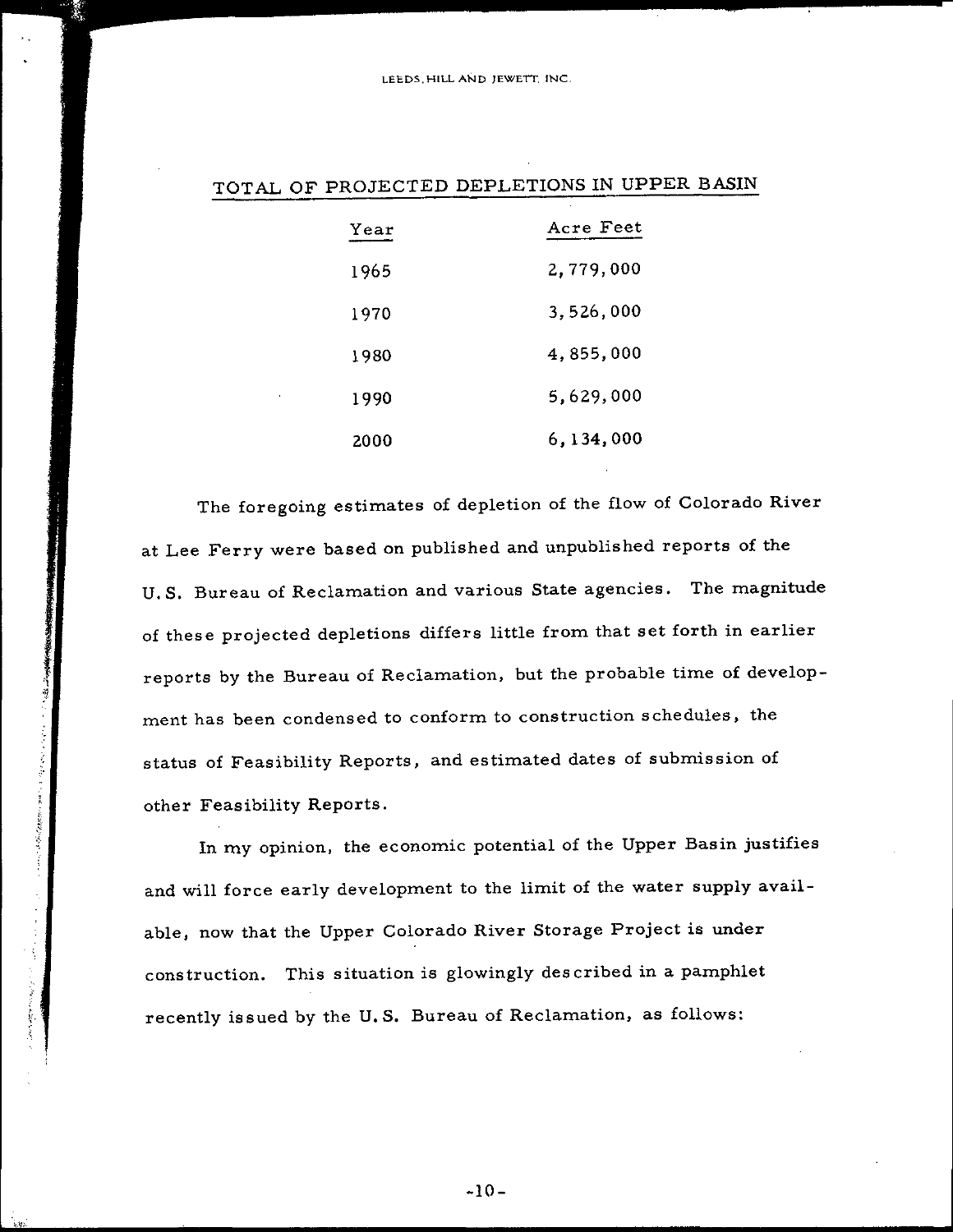The Upper Colorado River Basin may have been late in exploration, slow in settlement, and limited in development, but the Upper Basin boldly faces <sup>a</sup> new future which will see its many resources utilized on an ever-widening scale.

The future of the Upper Colorado River Basin lies in its resources. The most important resource is water water which is corralled and put to work rather than allowed to plunge wildly toward the sea, wasting its energy in the rapids of the colorful canyons.

The Upper Colorado River Basin has the water -- it has land to be irrigated -- it has canyons with dam sites where much water can be stored and where hydroelectric power can be produced -- it has petroleum, coal, and natural gas - - it has oil shales and rare hydro-carbons -- it has mineral resources of uranium and other atomic ores, of many strategic metals, of phosphate and other needed nonmetallic ores.

But, these many resources are largely dormant sleeping giants yet to be awakened. The future will see the use of Upper Basin resources on an everwidening scale under <sup>a</sup> development program which will bring together the resources of water, power, land, and minerals ...

The future begins to unfold for the Upper Colorado River Basin.

### INHERENT CONFLICT

If California's existing uses are in no danger of curtailment under the apportionment formula recommended by the Special Master to the Supreme Court of the United States, the burden of the inevitable shortage of water supply will fall on the Upper Basin States.

Arizona and Nevada would be free to develop and use much more water from the mainstream of Colorado River than they could use beneficially on existing projects supplied from that source. Hence, to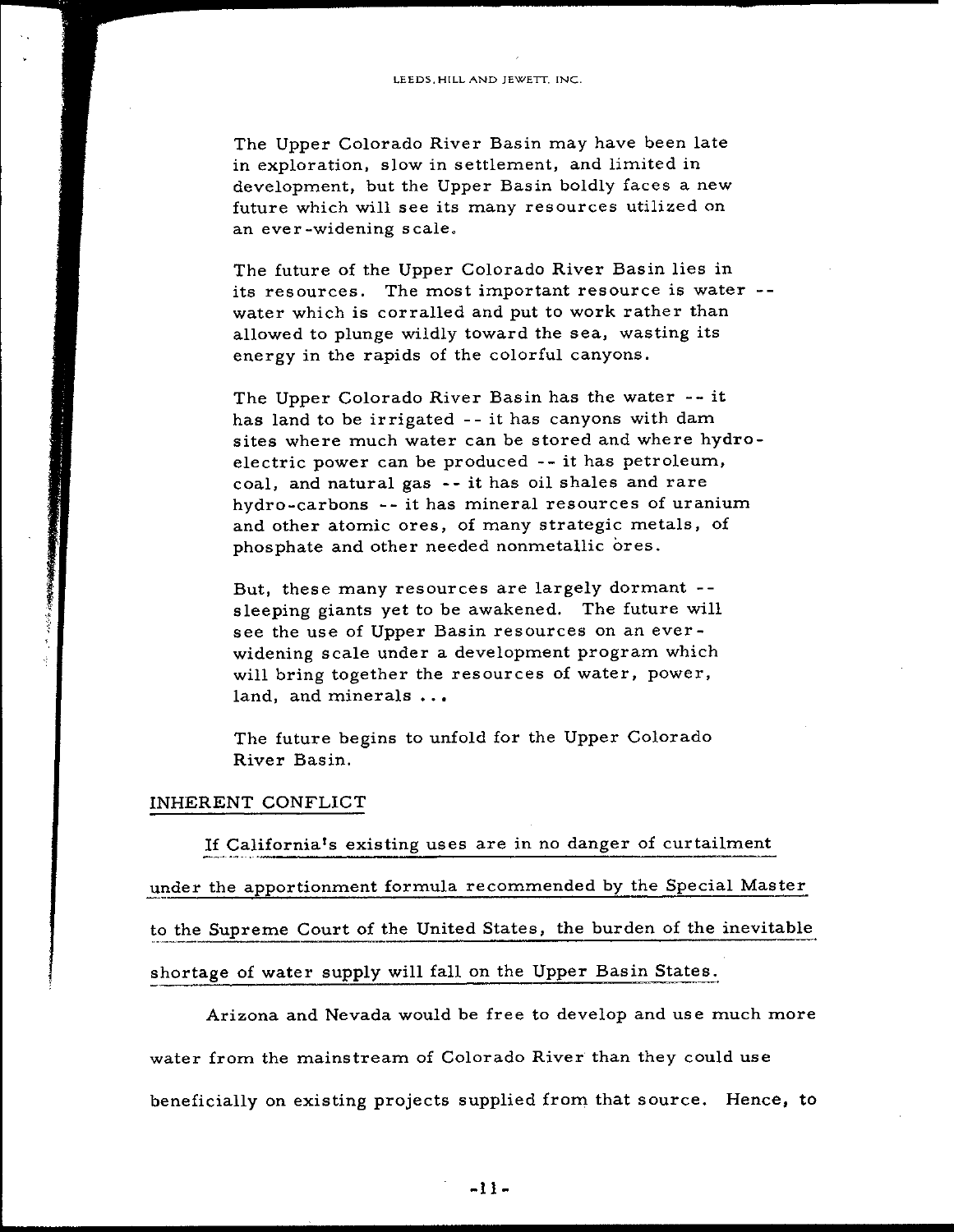make use of the water apportioned to them under the recommended decree, Arizona and Nevada would have to construct new projects. These projects would be as feasible as any of the projected projects in the Upper Basin. Neither Arizona nor Nevada can be expected to forego use of the water apportioned to them. Their new projects will thus be competitive with every new project in the Upper Basin.

California, even under the presumption that its existing uses are in no danger of curtailment, will still be dependent upon the unused part of the water apportioned to the other States in both the Upper Basin and Lower Basin. This will be true even to the extent of supplying water through existing works in California to meet demands that are already greater than those stated in the Report of the Special Master.

It is not to be expected, on the other hand, that Colorado or New Mexico or Utah or Wyoming will acquiesce willingly in limitations on their development sufficient to insure enough water, under the apportionment formula recommended by the Special Master, to satisfy existing California uses.

th thinks t

> It follows, therefore, that should the Supreme Court resolve the present controversy between Arizona and California in accord with the recommendations of its Special Master, there will be created <sup>a</sup> new and greater conflict involving all the States of the Colorado River Basin.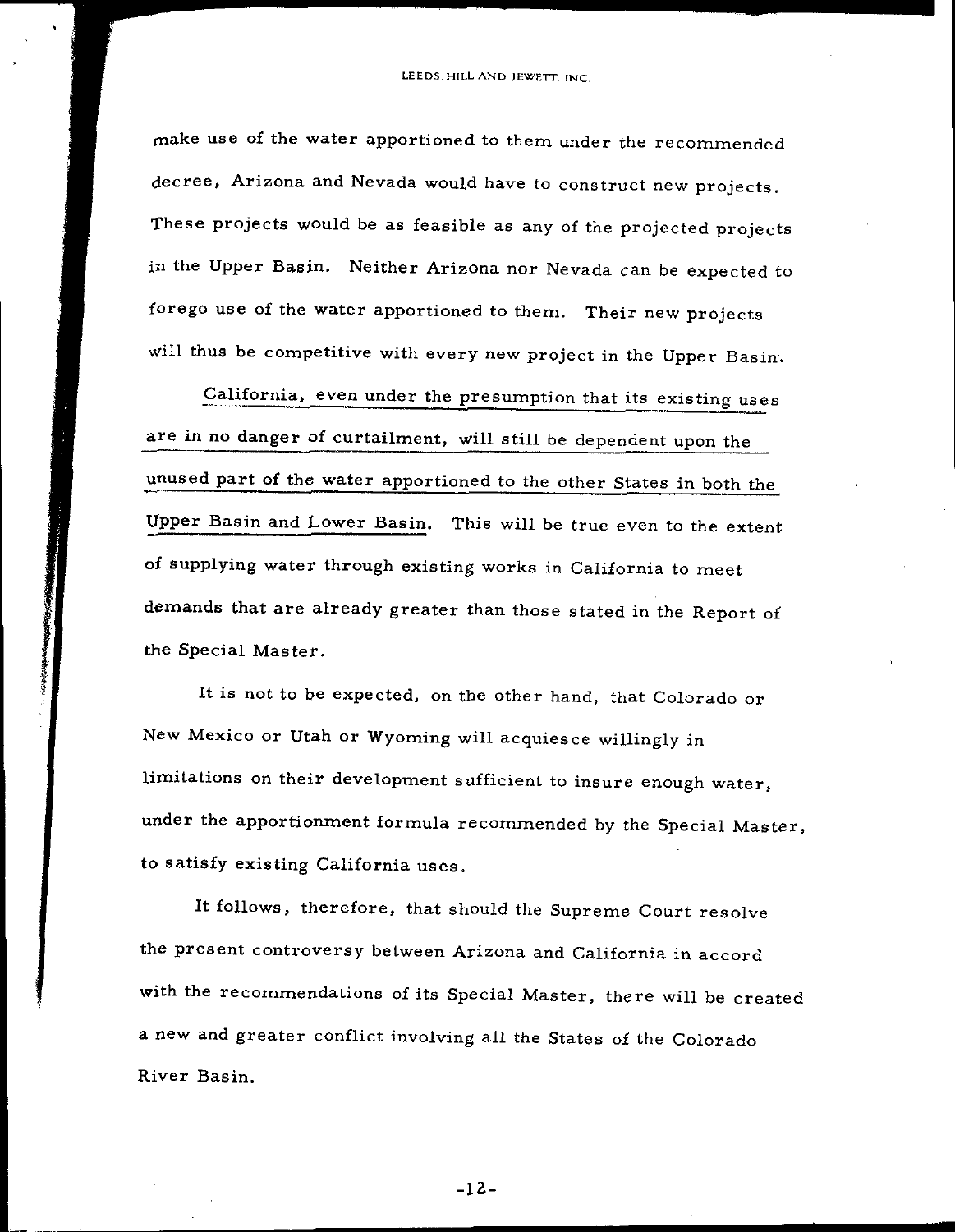I

The opinion of the Special Master, quoted below, thus has

particular significance:

..... if ever the equities between California's existing uses and new uses in the Colorado River Basin have to be resolved, it will be for Congress to resolve them. No new projects, whether in the Lower or Upper Basin, which would affect Lower Basin mainstream supply can. be constructed in the Colorado River Basin without Congressional action or acquiescence.

Raymond A. Hill

無機数のでもはの数のというに し

Los Angeles, California March 7, 1961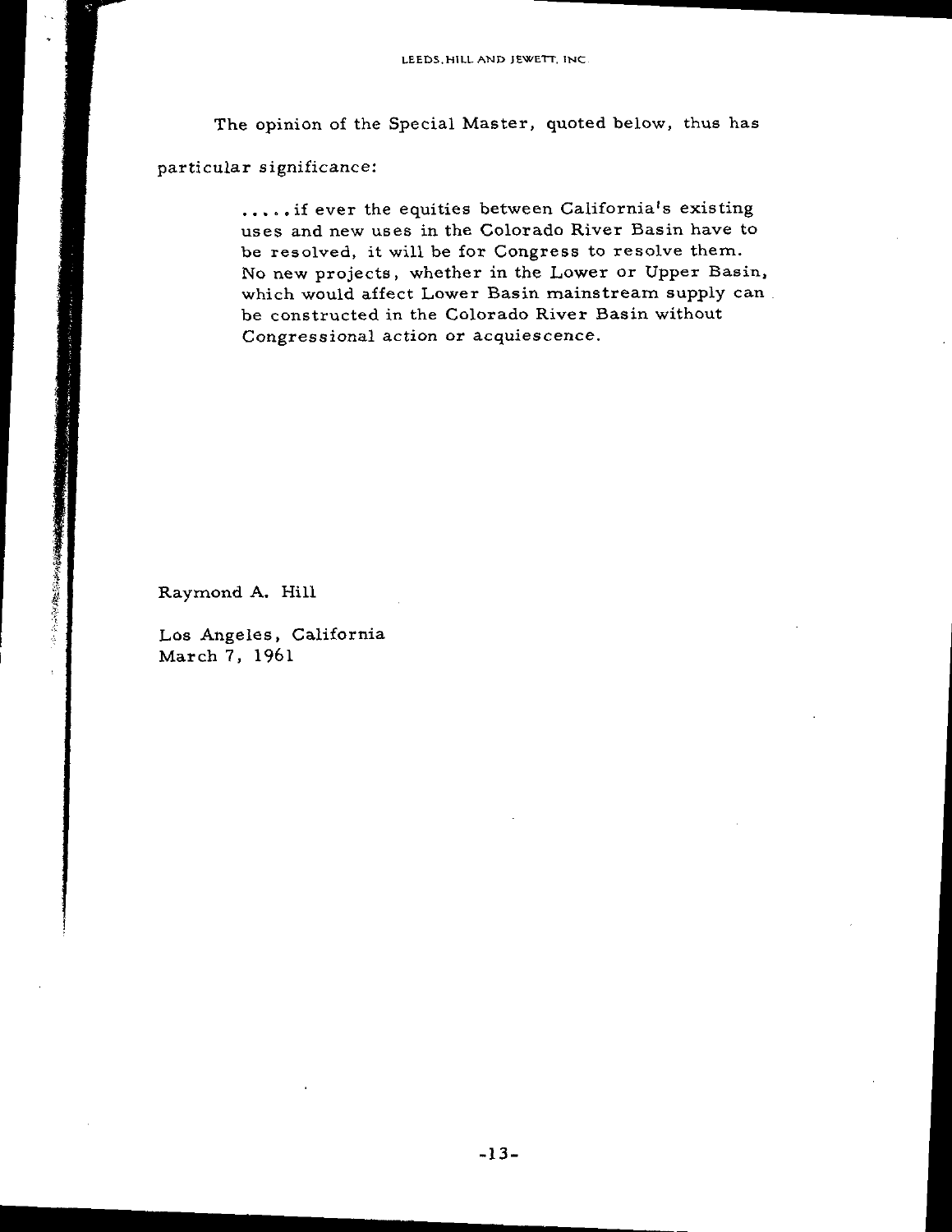# TABLE B

# PROJECTED DEPLETIONS IN COLORADO OF FLOW OF COLORADO RIVER AT LEE FERRY

|                                      | Expected Depletions - 1000s Acre Feet |      |      |      |      |  |  |
|--------------------------------------|---------------------------------------|------|------|------|------|--|--|
| Project or Service                   | 1965                                  | 1970 | 1980 | 1990 | 2000 |  |  |
| Depletions by Existing Projects and  |                                       |      |      |      |      |  |  |
| Projects authorized before 1949      | 1591                                  | 1591 | 1591 | 1591 | 1591 |  |  |
| Participating Projects - CRSP        | 24                                    | 35   | 35   | 35   | 35   |  |  |
| Other Current Projects               | 17                                    | 67   | 162  | 222  | 272  |  |  |
| <b>Future Participating Projects</b> | 17                                    | 97   | 311  | 520  | 601  |  |  |
| Municipal and Industrial             | 1                                     | 16   | 220  | 335  | 460  |  |  |
| Share of Reservoir Losses            | 52                                    | 155  | 357  | 409  | 477  |  |  |
| Total Expected Depletion             | 1702                                  | 1961 | 2676 | 3112 | 3436 |  |  |

je de de la Concerte

**Mandelphilips** 

**the complete of the complete** 

t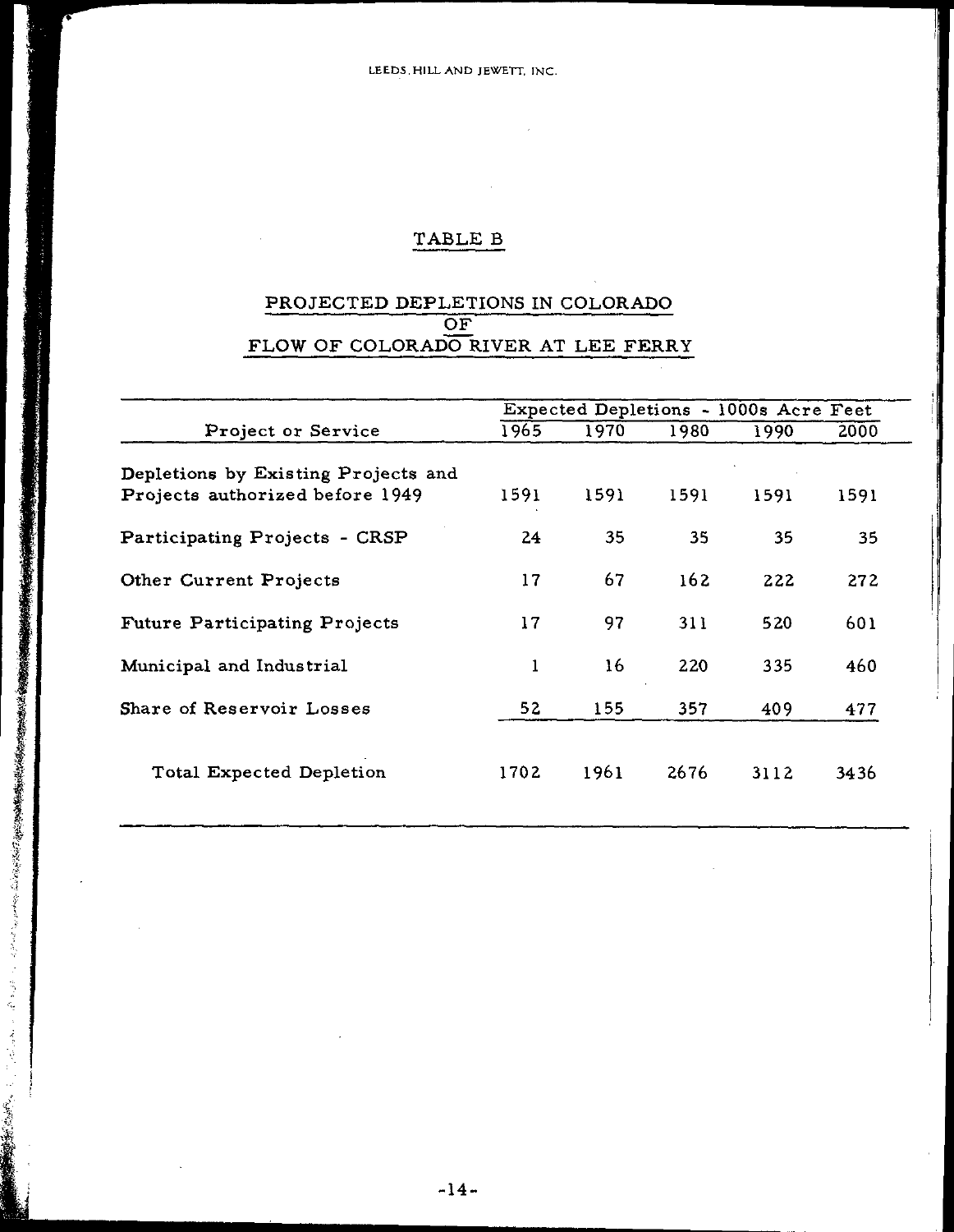# TABLE C

## PROJECTED DEPLETIONS IN NEW MEXICO OF FLOW OF COLORADO RIVER AT LEE FERRY

|                                                                        |       | Expected Depletions - 1000s Acre Feet |      |      |      |
|------------------------------------------------------------------------|-------|---------------------------------------|------|------|------|
| Project or Service                                                     | 1965. | 1970                                  | 1980 | 1990 | 2000 |
| Depletions by Existing Projects and<br>Projects authorized before 1949 | 79    | 79                                    | 79   | 79   | 79   |
| Participating Projects - CRSP                                          | 9     | 9                                     | 9    | 9    | 9    |
| Other Current Projects                                                 | 20    | 171                                   | 367. | 426  | 426  |
| Future Participating Projects                                          |       | 13                                    | 27   | 39   | 39   |
| Future Municipal and Industrial                                        |       | -                                     |      |      |      |
| Share of Reservoir Losses                                              | 11    | 34                                    | 78   | 89   | 104  |
| Total Expected Depletion                                               | 119   | 306                                   | 560  | 642  | 657  |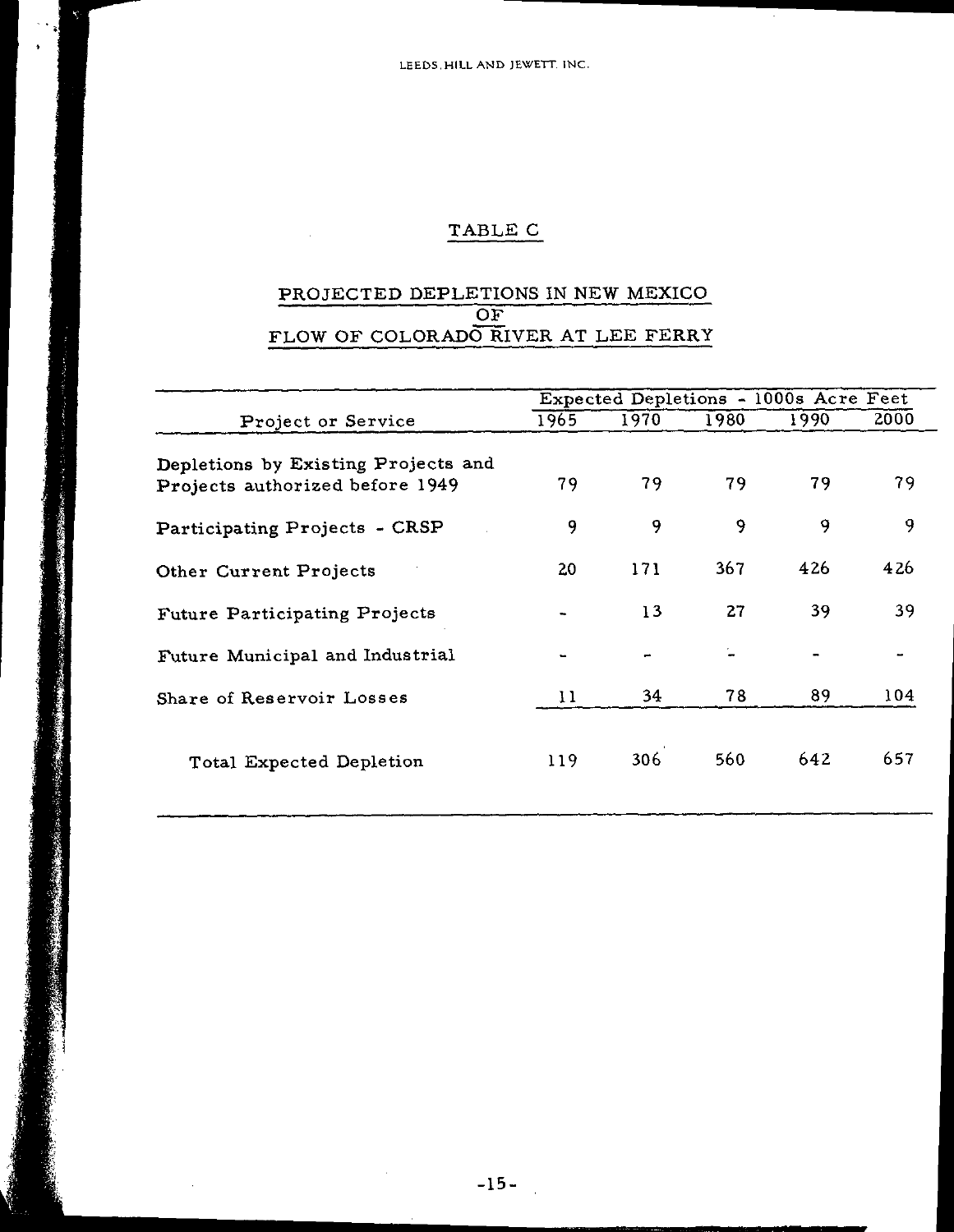# TABLE D

## PROJECTED DEPLETIONS IN UTAH OF FLOW OF COLORADO RIVER AT LEE FERRY

 $\label{eq:3.1} \begin{aligned} \text{diag} \left\{ \hat{S}_{\text{R}} \hat{S}_{\text{R}} \hat{S}_{\text{R}} \hat{S}_{\text{R}} \hat{S}_{\text{R}} \hat{S}_{\text{R}} \hat{S}_{\text{R}} \hat{S}_{\text{R}} \hat{S}_{\text{R}} \hat{S}_{\text{R}} \hat{S}_{\text{R}} \hat{S}_{\text{R}} \hat{S}_{\text{R}} \hat{S}_{\text{R}} \hat{S}_{\text{R}} \hat{S}_{\text{R}} \hat{S}_{\text{R}} \hat{S}_{\text{R}} \hat{S}_{\text{R}} \hat{S}_{\text$ 

|                                     |      | Expected Depletions - 1000s Acre Feet |      |      |      |  |
|-------------------------------------|------|---------------------------------------|------|------|------|--|
| Project or Service                  | 1965 | 1970                                  | 1980 | 1990 | 2000 |  |
| Depletions by Existing Projects and |      |                                       |      |      |      |  |
| those authorized before 1949        | 628  | 628                                   | 628  | 628  | 628  |  |
| Participating Projects - CRSP       | 20   | 173                                   | 233  | 255  | 255  |  |
| Other Current Projects              |      |                                       |      |      |      |  |
| Future Participating Projects       | 5    | 10                                    | 13   | 13   | 13   |  |
| Future Municipal and Industrial     |      |                                       | 40   | 120  | 190  |  |
| Share of Reservoir Losses           | 23   | 69                                    | 159  | 182  | 212  |  |
| Total Expected Depletion            | 676  | 880                                   | 1073 | 1198 | 1298 |  |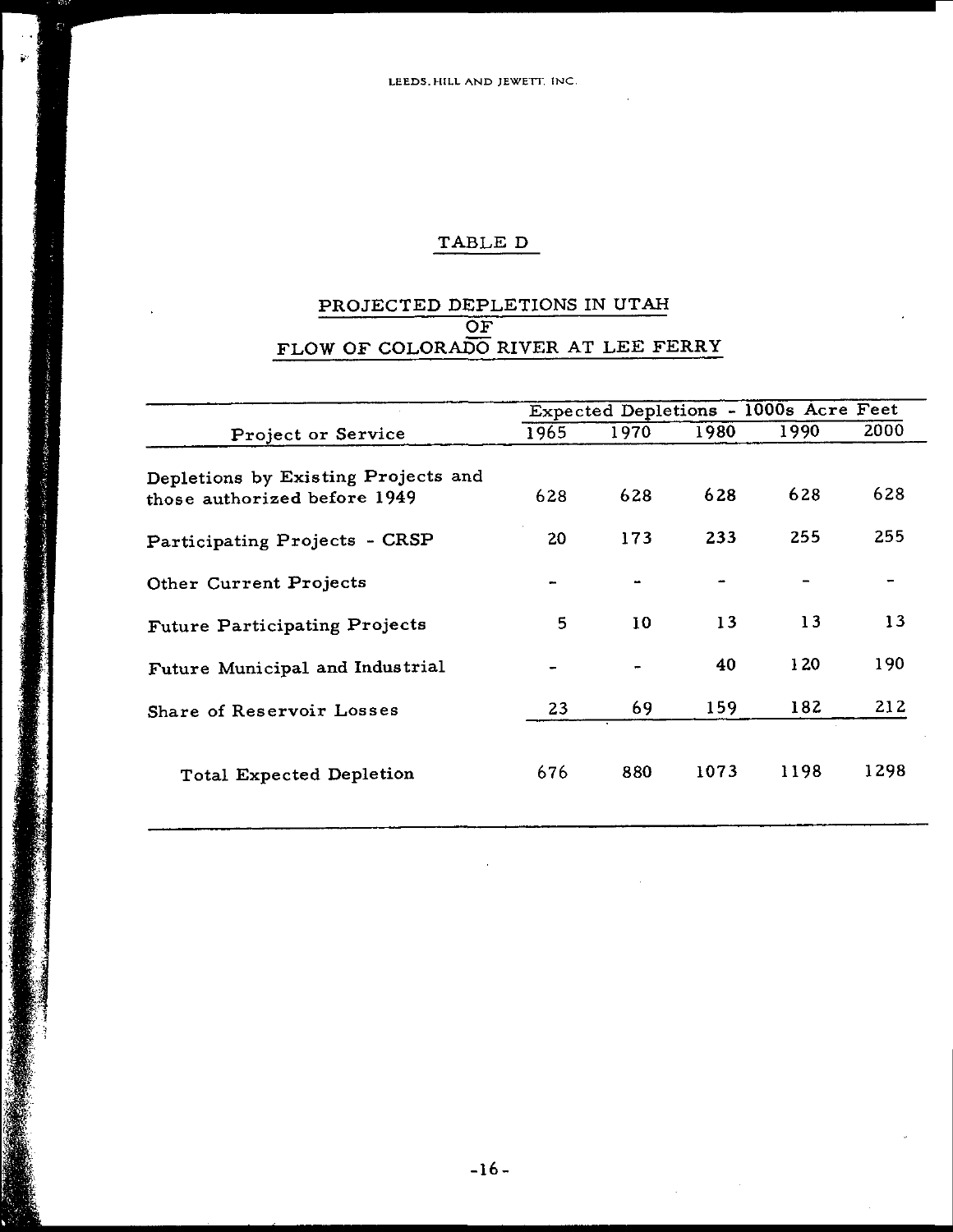LEEDS, HILL AND JEWETT. INC

 $\sim$ 

# TABLE E

## PROJECTED DEPLETIONS IN WYOMING OF FLOW OF COLORADO RIVER AT LEE FERRY

|                                      | Expected Depletions - 1000s Acre Feet |      |      |      |      |  |
|--------------------------------------|---------------------------------------|------|------|------|------|--|
| Project or Service                   | 1965                                  | 1970 | 1980 | 1990 | 2000 |  |
| Depletions by Existing Projects and  |                                       |      |      |      |      |  |
| those authorized before 1949         | 239                                   | 239  | 239  | 239  | 239  |  |
| Participating Projects - CRSP        | 14                                    | 44   | 104  | 156  | 156  |  |
| Other Current Projects               |                                       |      |      |      |      |  |
| <b>Future Participating Projects</b> | $\overline{4}$                        | 38   | 65   | 100  | 118  |  |
| Future Municipal and Industrial      |                                       | 5    | 30   | 60   | 90   |  |
| Share in Reservoir Losses            | 14                                    | 42   | 97   | 111  | 129  |  |
| Total Expected Depletion             | 271                                   | 368  | 535  | 666  | 732  |  |

f<;-

 $\begin{array}{c} 1 \\ 1 \\ 2 \end{array}$  $\ddot{\cdot}$ 

**CONTRACTOR CONTRACTOR CONTRACTOR CONTRACTOR CONTRACTOR CON CONTRACTOR CONTRACTOR CONTRACTOR CONTRACTOR CONTRACTOR** 

 $\mathcal{A}^{\mathcal{A}}$ 豵

 $\tilde{\bullet}$ 

 $-17-$ 

 $\mathbf{r}$